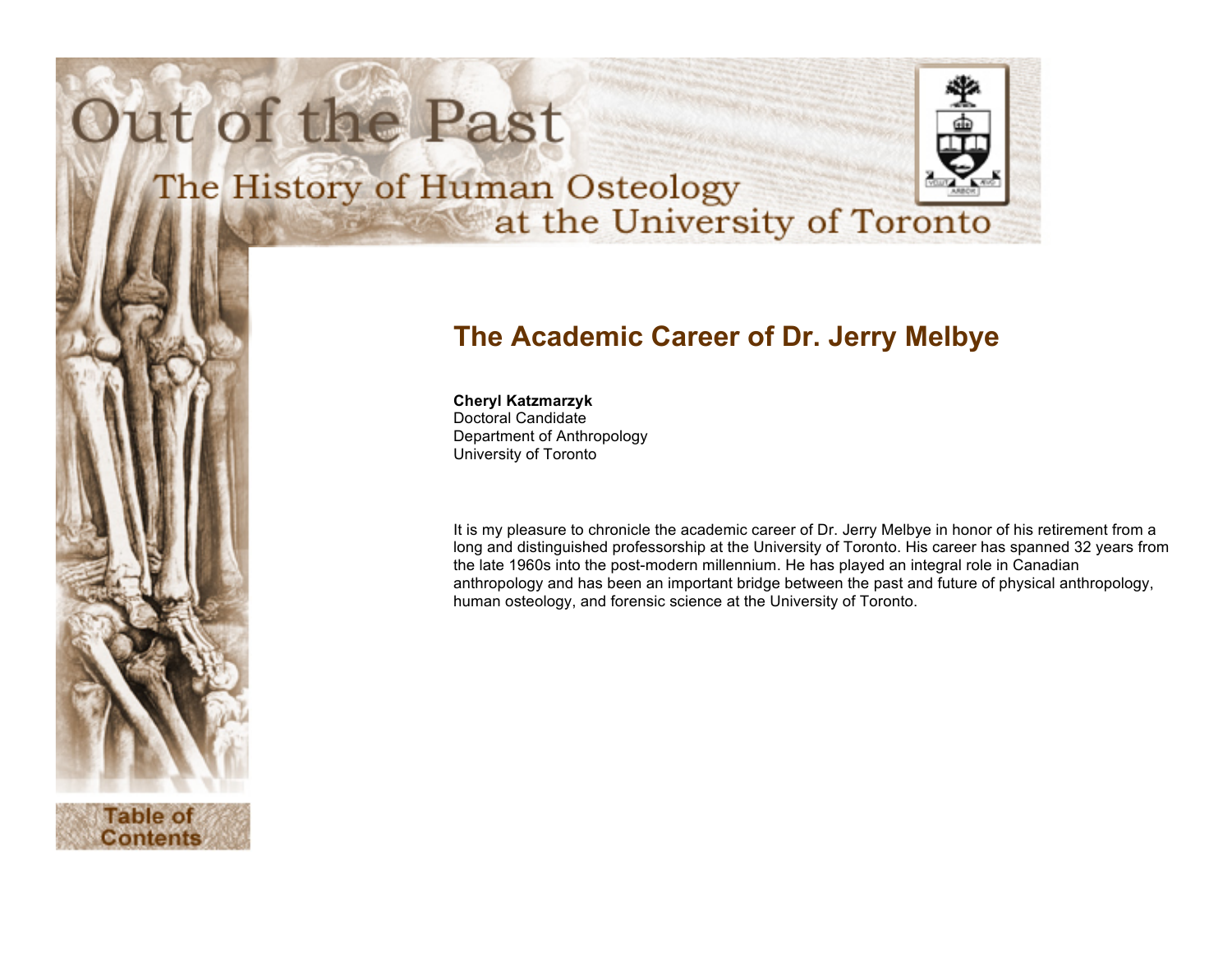Published by the CITDPress, November 2001

Copyright Information

Production Team





Figure 1. High School graduation photo, 1954.

Upon graduation, he worked for the National Park Service - National Geographic Society Wetherill Mesa Archaeological Project in Mesa Verde, Colorado,, from 1959-1961. The team, under the supervision of Dr. Douglas Osborne, investigated the environment and life ways of prehistoric cliff dwellers (Osborne, 1964).

Following the Mesa Verde contract, Melbye worked on two salvage archaeological projects; first, as Director of Pipeline Salvage Archaeology for the Gulf Interstate Oil Company in New Mexico, and then as the Director of Highway Salvage archaeology directed by the Southern Illinois University with Dr. Richard Brooks (Melbye, 1963a, 1964b, 1964c, 1964d, 1964e, 1964f, 1965). It was through his contact with Dr. Sheilagh Brooks, Richard's wife, that Melbye's interest in human osteology was fully ignited. Together, he and Sheilagh examined paleopathological conditions of Middle Mississippian human remains (Brooks and Melbye, 1967), and burial orientation (Melbye, 1964a).

Figure 2. Melbye at the Mesa Verde Project, (Photo taken from *National Geographic,* 1964).

He applied to graduate school to work with Dr. Bill Bass at Kansas State University and Dr. James Anderson at the State University of New York at Buffalo. He was accepted to both programs, but decided to study with Anderson in New York. It was a decision that, in Melbye's words, changed his life.

Figure 3. Dr. James Anderson at the Pic Archaeological Site, 1960 (Photo Courtesy of the Emerson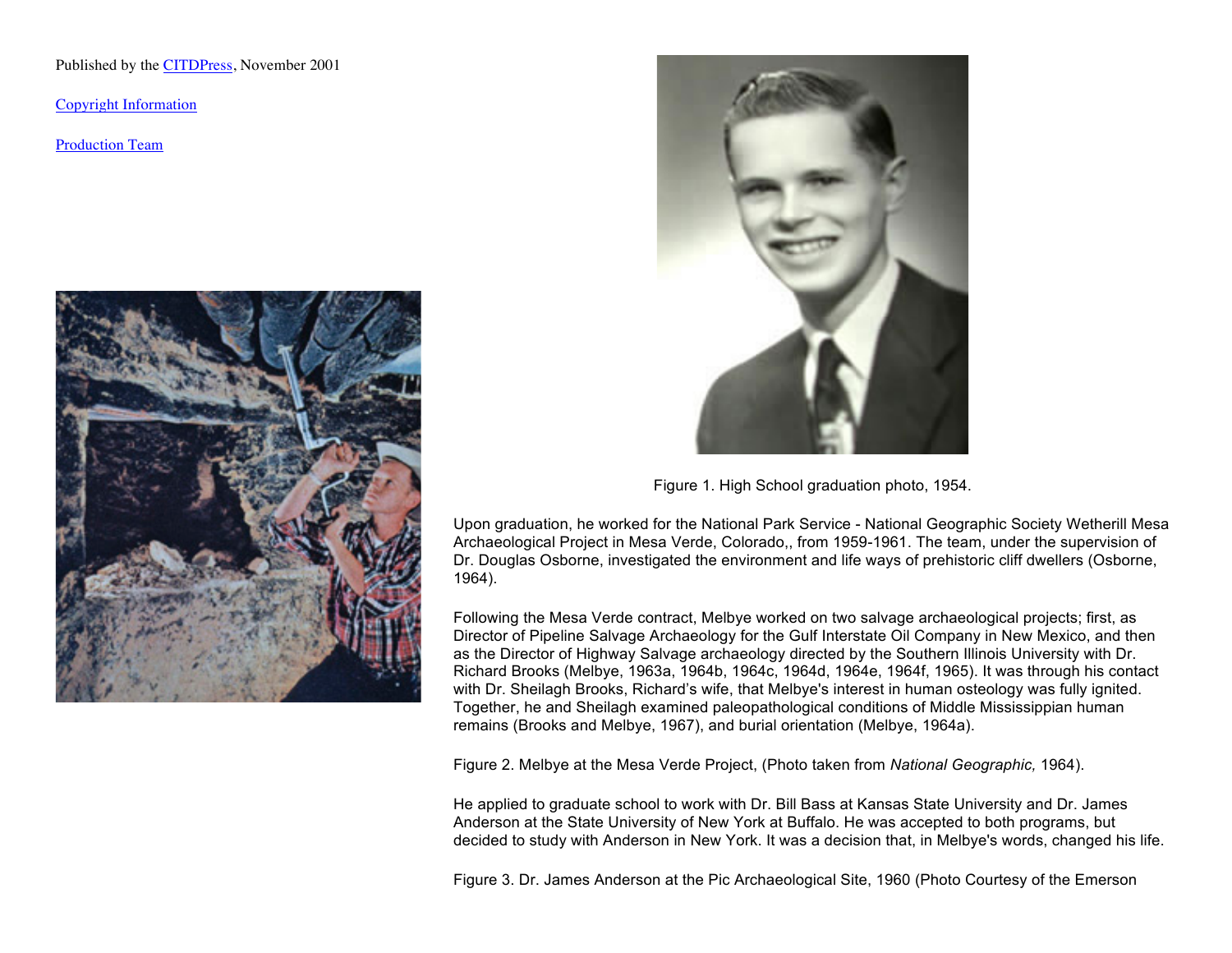Archaeological Photographic Archives, Dept. of Anthropology, University of Toronto).



Dr. James Anderson received his MD degree in 1953 under the supervision of anatomist Dr. J.C.B. Grant at the University of Toronto. In 1958, Anderson was appointed as an assistant professor in the Department of Anthropology and was promoted to full professor in 1961. This position gave Anderson the distinction of becoming the first full-time physical anthropologist at a Canadian university. In 1963, he left Toronto and moved to the State University of New York at Buffalo. It was under the guidance of Dr. Anderson that Melbye's skills in human osteological analysis blossomed. Dr. Anderson became not only, Melbye's "academic father," but his mentor, confidant and close personal friend (Melbye, 1995c). Melbye received his M.A. degree in 1966, from SUNY at Buffalo with the thesis, "An Analysis of the Infracranial Material from the Orchid Site."

*Exhibit A: The Secrets of Forensic Science* (Melbye et al, 1999).

Melbye was instrumental in developing the forensic science program at the University of Toronto at Mississauga in the early 1990s. He has promoted an integrated program that has grown to include chemistry, biology, psychology, and anthropology. Melbye is co-ordinator of the only BSc Program in Forensic Science in Canada. This exposure has allowed forensic anthropology to gain a high profile in Canada that has, in turn, attracted many aspiring students to the University of Toronto. Melbye regularly lectures and presents papers in the field of forensic anthropology (Melbye, 1993b, 1995a, 1995b, 1996a, 1996b, 1996c, 1997, 1998; Melbye and Jiminez, 1993, 1994, 1997; Melbye et al. 1999). He continues to broaden his scope of forensic science and attends training seminars in various aspects of forensic investigation. Melbye has received numerous awards for his dedication to forensic anthropological work.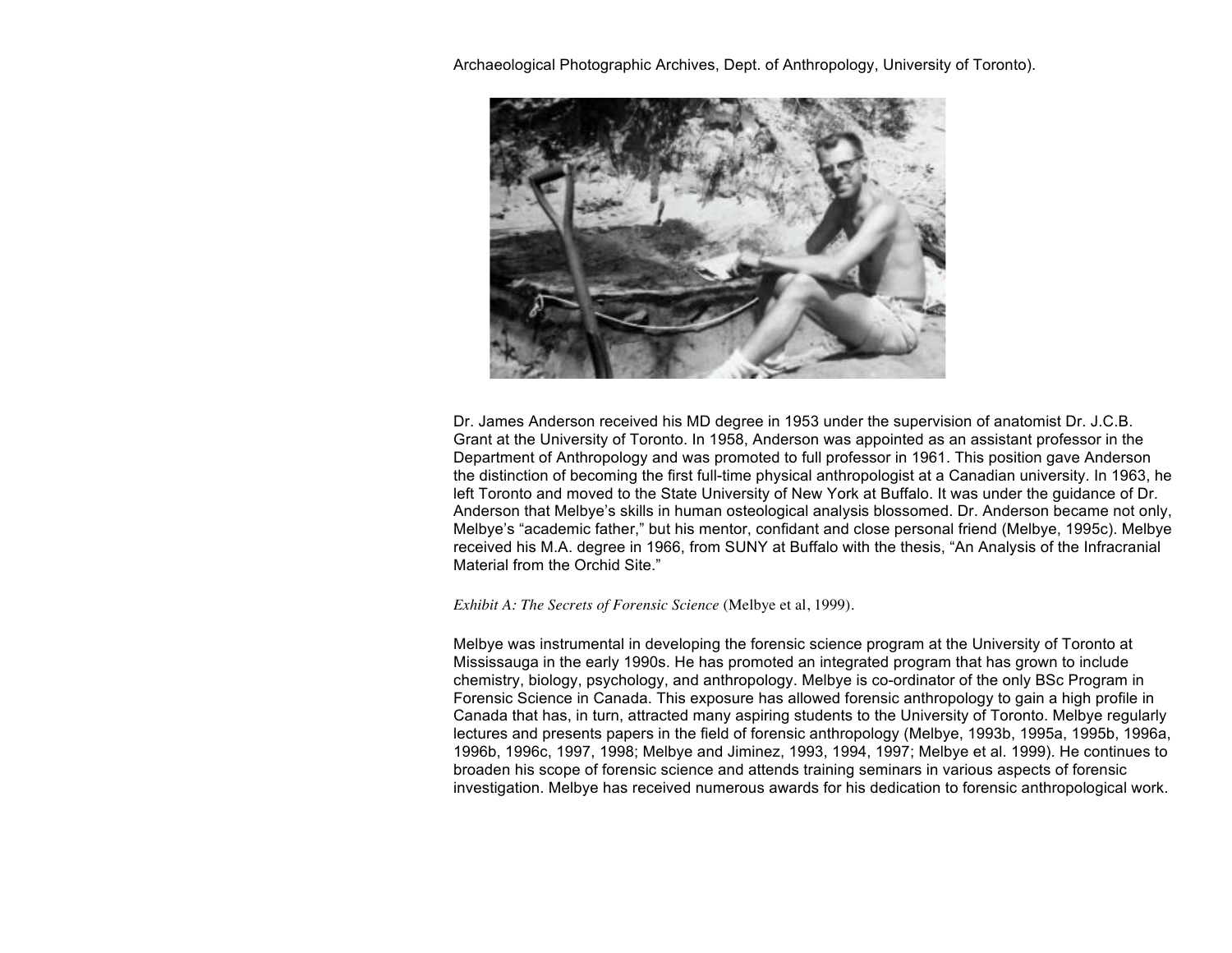Figure 6. Melbye and students at University of Toronto at Mississauga, 2000.



During his career, Melbye regularly taught Introduction to Anthropology, Introduction to Physical Anthropology, Human Osteology, Paleopathology, Forensic Anthropology, and Forensic Science. He has offered 35 different undergraduate and graduate courses over his teaching career. Officially, Melbye has served on over 60 graduate committees, supervised 29 Master's students, and directed 14 successful Ph.D. graduates. His doctoral students compose the majority of human osteologists in Canada.

| <b>Name</b>             | <b>Graduation Year</b> | <b>Current or Past Affiliation</b> |
|-------------------------|------------------------|------------------------------------|
| Susan Pfeiffer          | 1976                   | University of Toronto              |
| <b>Shelley Saunders</b> | 1977                   | <b>McMaster University</b>         |
| J. Eldon Molto          | 1980                   | Lakehead University                |
| John Kolar              | 1982                   | University of Texas                |
| David Patterson         | 1982                   | <b>Private Sector</b>              |
| M. Anne Katzenberg      | 1983                   | University of Calgary              |
| Elizabeth Salter        | 1984                   | University of Texas                |
| Gary Heathcote          | 1985                   | University of Guam                 |
| Moheb Shaaban           | 1988                   | University of Cairo                |
| Norman Sullivan         | 1989                   | University of Wisconsin            |
| <b>Christine White</b>  | 1990                   | University of Western Ontario      |
| Scott Fairgrieve        | 1993                   | Laurentian University              |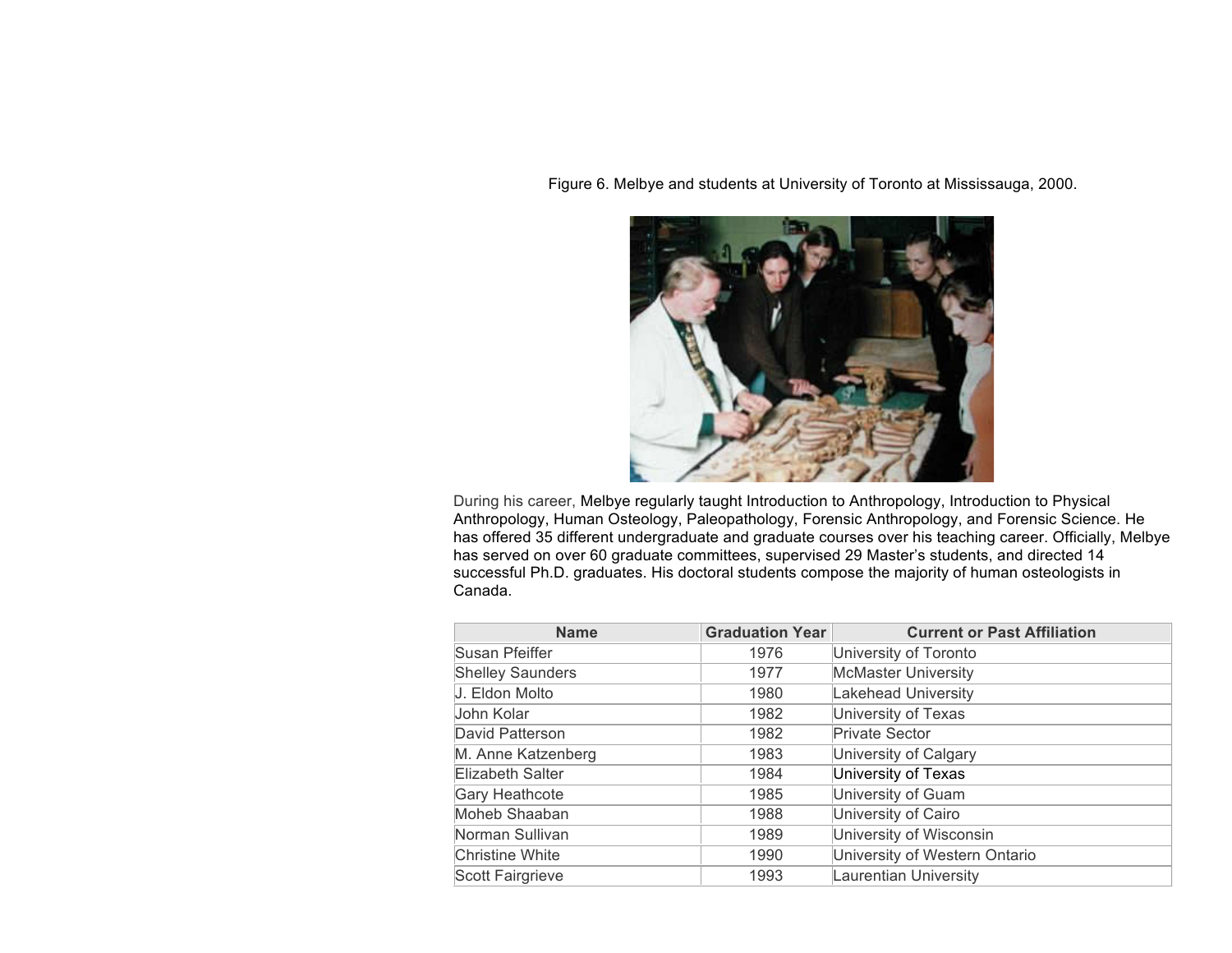| Kathy Gruspier     | 1998 | Ontario Coroner's Office |
|--------------------|------|--------------------------|
| Antoinette Cerroni | 2000 | University of Toronto    |

Table 1. Students who received their Ph.D. degrees under the supervision of Dr. Jerry Melbye at the University of Toronto, as of April 2001.

Melbye has served on the executive of the American Association of Physical Anthropology; as past president of the Canadian Association for Physical Anthropology; and, past chairman of the Anthropology, Medical, and Odontology section of the Canadian Society of Forensic Sciences.

He is currently professor of Physical Anthropology and Forensic Science; associate chair of Anthropology and Director of the Forensic Science Program at the University of Toronto at Mississauga; past secretary and current chair of the Physical Anthropology Section of the American Academy of Forensic Sciences; chairman of the Forensic Anthropology Section of the International Association of Forensic Sciences; member of the advisory board of the Center of Forensic Sciences; and, member of the review panel for Investigations in former Yugoslavia for the United Nations. Melbye is a Fellow of the American Academy of Forensic Sciences. In 1997, he became a Diplomate of the American Board of Forensic Anthropology, the highest credential for a practicing forensic anthropologist. It is noteworthy that Jerry Melbye is one of three Diplomates in Canada, and one of 60 in North America.

Dr. Melbye regularly provides guest lectures to other universities, high schools, grade schools, community organizations and police agencies. He has coached baseball for many years for kids in the town of Erin, Ontario. He is an adventurous and avid wilderness canoeist, fisherman, and amateur astronomer.

Figure 7. Melbye on the way to his cabin in Northern Ontario, Canada.



In closing, I would like to give you a few numbers about University of Toronto's much-loved professor: **23**, the number of years Melbye has occupied Room 208 in the North Building; **224**, the number of classes Melbye has taught during his academic career; **1000**, the number of students taught by Melbye in the 2001 spring semester; **46**, the number of years Melbye has sported a moustache and beard; And, **countless**, the number of people, both past and present, who have been inspired by the academic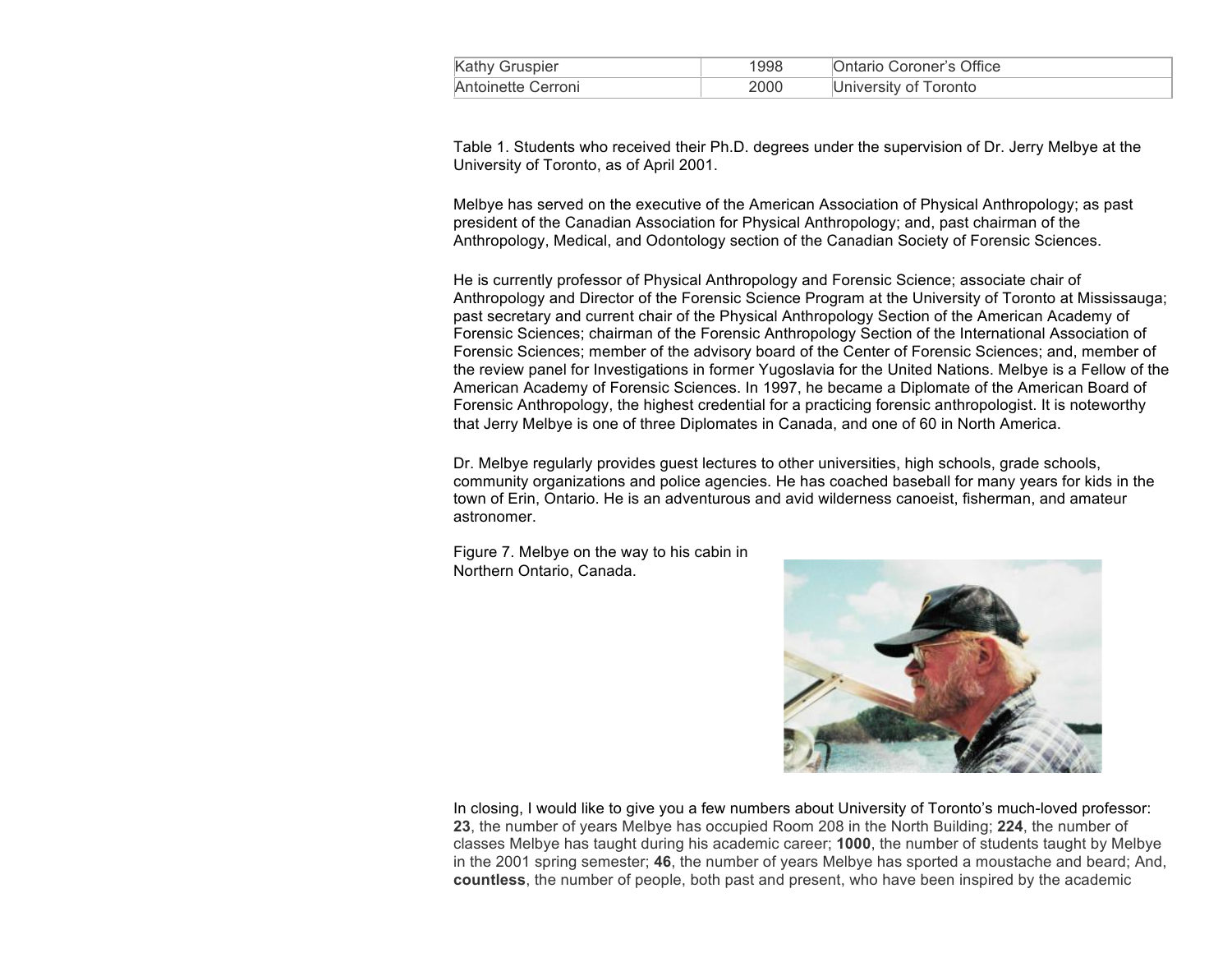career of Floyd Jerome Melbye.

#### **Academic Works of Dr. Jerry Melbye (in chronological order)**

Melbye J. 1963a .The Kane burial mounds. Southern Illinois University Museum Archaeological Salvage Report, No. 15.

Melbye J. 1963b.Early Woodland populations of southern Illinois. Paper presented to the Illinois Archaeological Survey.

Melbye J. 1964a.Middle Mississippian burial orientation. Paper presented to the Midwest Archaeological Association.

Melbye J. 1964b. A preliminary report of five Archaic sites on the Cache River, Illinois.Southern Illinois University Museum, Archaeological Salvage Report, No. 17.

Melbye J. 1964c. A preliminary report of the Bodine No.1 site. Southern Illinois University Museum, Archaeological Salvage Report, No. 18.

Brooks S, Melbye J.1967 Skeletal lesions suggestive of pre-Columbian multiple myeloma in a burial from the Kane Mounds near St. Louis, Missouri. Museum of Northern Arizona, Technical Series, No. 7.

Melbye J. 1968. Late Woodland burial mounds of Northern Wisconsin. Paper presented to the Midwest Archaeological Association.

Melbye J. 1969. An analysis of a Late Woodland Population in the Upper Great Lakes. Ph.D. Thesis, Department of Anthropology, University of Toronto.

Melbye J. 1970a. Late Woodland populations of the Upper Great Lakes. Paper presented to the Canadian Archaeological Association.

Melbye J. 1970b. The human skeleton from the Misty Lake site (BkGg-3). In Algonquin Park Archaeology, edited by Hurley and Kenyon. Department of Anthropology, University ofToronto, Research Report, No. 3.

Melbye J. 1972a. Review of human skeletal morphology, by Rosie Tekiner. American Anthropologist 74:1533.

Melbye J. 1972b. A proposed data bank for human skeletons. Paper presented to theCanadian Archaeological Association.

Melbye J.,Sigmon B. 1972. Notes on four skulls from the Queen Charlotte Islands, B.C. Paper presented to the Canadian Archaeological Association.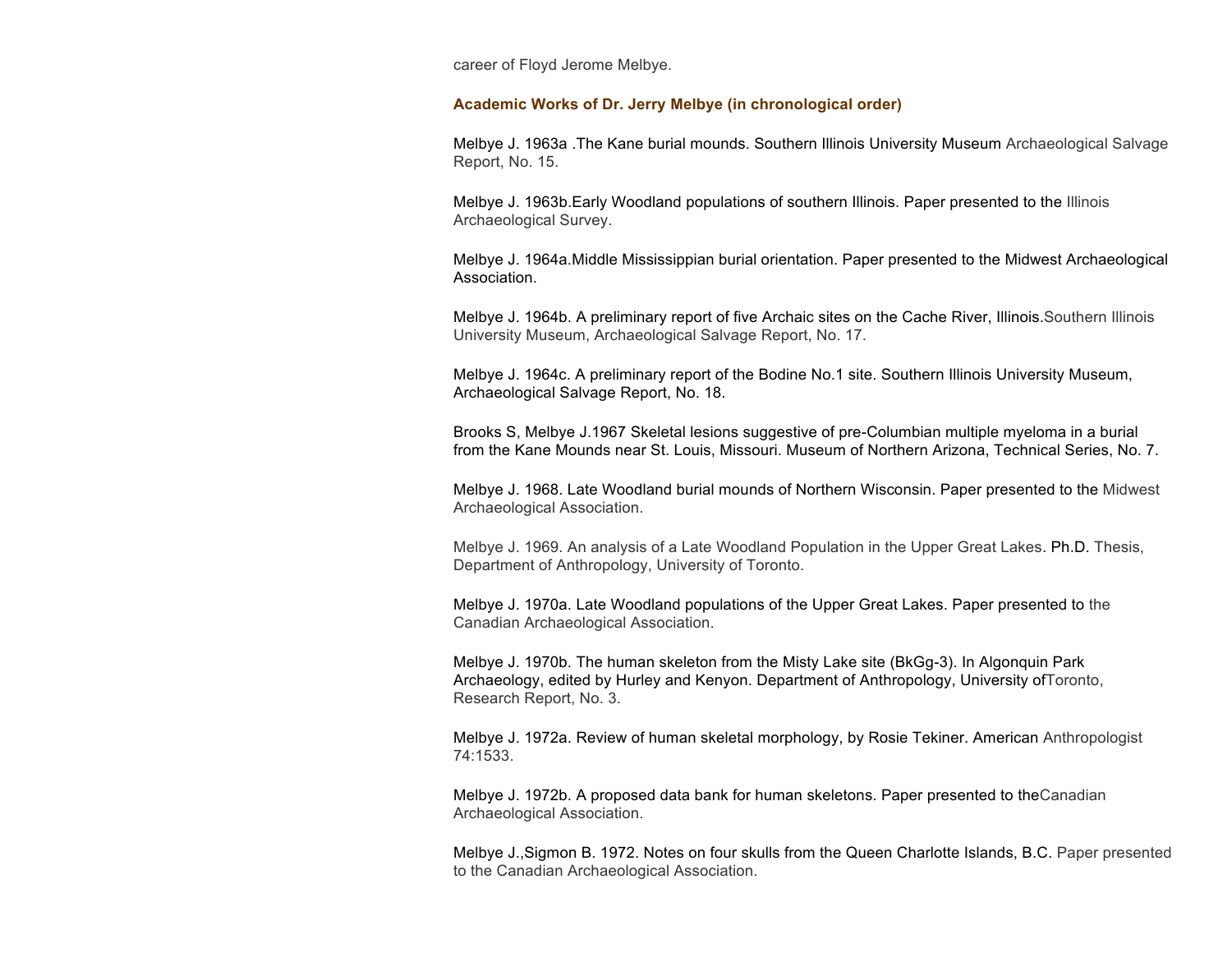Melbye J. 1973a. A comparative review of The Beginnings of Mankind: A Laboratory Notebook, by Stanley Rhine; Laboratory Methods in Physical Anthropology, by Alan C. Swedlund and William D. Wade; and Human Skeletal Morphology: A Laboratory Manual for Anthropology, by Roselle Tekiner, American Journal of Physical Anthropology 39:489-492.

Melbye J. 1973b. Burial classification vs. archaeological inference. Paper presented to the Canadian Archaeological Association.

Melbye J. 1974a. Mortuary customs: trauma or cut marks? Paper presented to the Canadian Archaeological Association.

Melbye J. 1974b. The Kleinberg ossuary: a holistic approach. Paper presented to the Canadian Association for Physical Anthropology.

Melbye J. 1975a) Aspects of Paleopathology at the Kleinberg ossuary. Paper presented to the Canadian Archaeological Association.

Melbye J. 1975b) Trauma as an index of violence in prehistoric populations. Annals of Human Biology 2:308 (abstract).

Melbye J. 1976a. Ossossané: some preliminary notes after 30 years. Paper presented to the Canadian Archaeological Association.

Melbye J. 1977a. Paleodemography: some problems and some solutions. Paper presented to the Society for the Study of Human Biology.

Melbye J. 1977b. A human mandible in probable association with a pleistocene fauna in eastern Beringia. Paper presented to the Canadian Association for Physical Anthropology.

Melbye J. 1977c. Violence in Prehistoric Populations. Paper presented to the Paleopathology Association.

Irving WN, Mayhall JT, Melbye J, Beebe BF. 1977. A human mandible in probable association with a Pleistocene faunal assemblage in eastern Beringia: A Preliminary Report. Canadian Journal of Archaeology 1:81.

Melbye J. 1978. The excavation of human remains. Paper presented to the Ontario Archaeology Society.

Melbye J, Sullivan N. 1978 Subadult mortality at the Ossossané ossuary. Paper presented to the Canadian Association for Physical Anthropology.

Melbye J, Anderson JE. 1978 The Ontario Iroquois ossuary: a summary of 100 years of investigation. Paper presented to the Canadian Archaeological Association.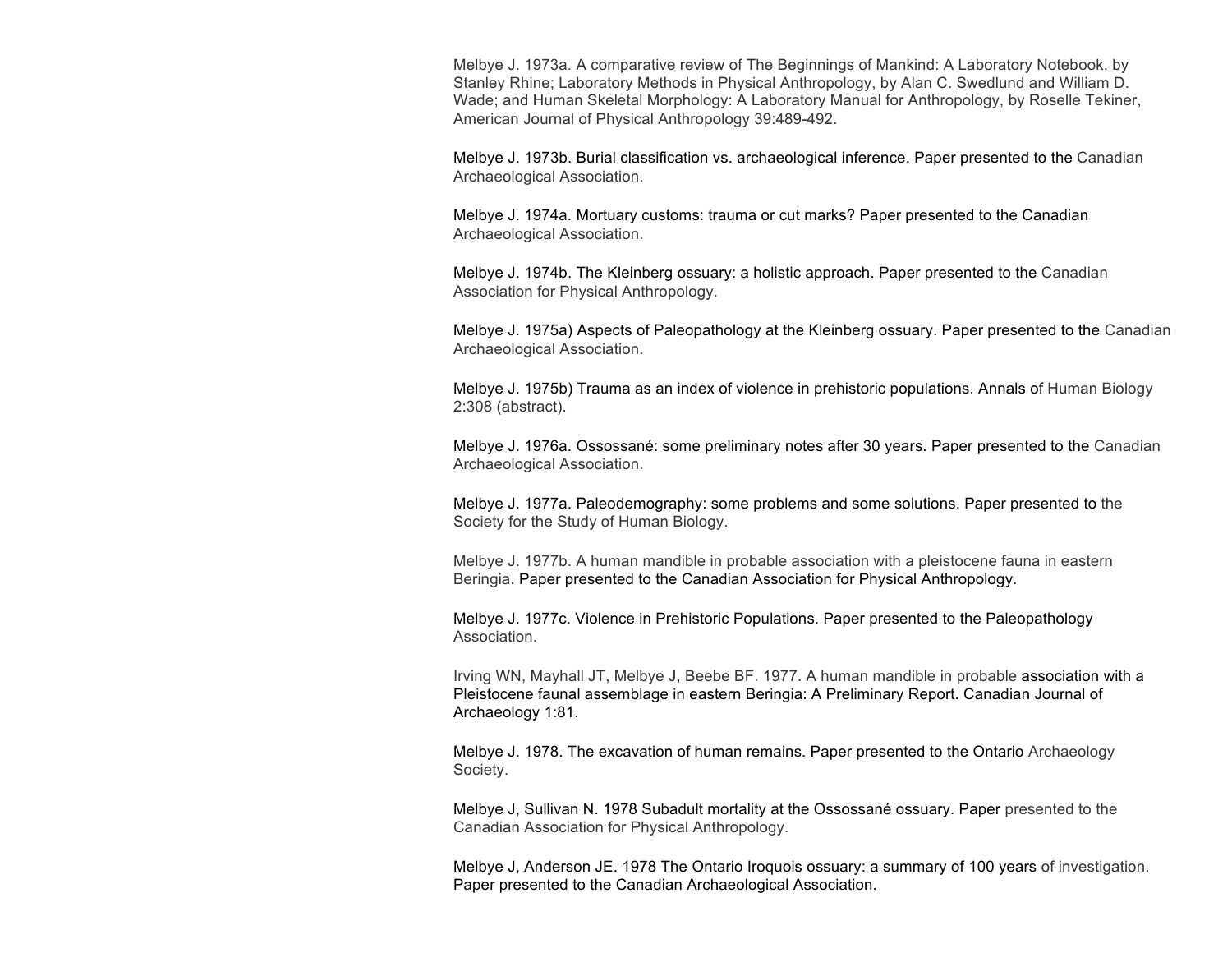Melbye J. 1979a. A history of the contributions of Physical Anthropology to Archaeology in Canada. Paper presented to the Canadian Archaeological Association.

Melbye J. 1979b. The symbolisms of mortuary customs. Paper presented to the Ontario Archaeological Society.

Melbye J., and M.A. Katzenberg 1980. Gravestone data from an Ontario cemetery: applications to Paleodemography. Paper presented to the Canadian Association for

Melbye J. 1983b. The People of the Ball Site. Ontario Archaeology 40:15-36.

Melbye J. 1983c. Human remains from a Roman period tomb in the Dakleh oasis, Egypt: a preliminary analysis. The Journal of the Society for the Study of Egyptian Antiquities 13:193-201.

Melbye J, Katzenberg MA. 1983. Gravestone data from an Ontario cemetery: applications to Paleodemography. Paper presented to the Ontario Historical Society.

Schwartz JH, Katzenberg MA, Knyf S, Melbye J. 1983. Analysis of stable isotopes of carbon and nitrogen in prehistoric Southern Ontario populations. Paper presented at the XIth International Congress of Anthropological and Ethnological Sciences.

Melbye J. 1984a. Biocultural interpretations of Paleopathology among the peoples of the Ontario Iroquois Tradition. Paper presented to the Canadian Archaeological Association.

Melbye J. 1984b. Recent advances in biochemical analysis of human skeletons: the collection and preservation of samples. Canadian Journal of Archaeology 9:127-133.

Melbye J. 1985a. Congenital defects among the prehistoric Ontario Iroquois. Paper presented

Melbye J, Fairgrieve S. 1986b. Possible evidence of mutilation and cannibalism in an Early Contact site between Amerindian and Inuit. Paper presented to the Paleopathology Association.

Melbye J, Jimenez S. 1987. Ossossané revisited. Paper presented to the Canadian Association for Physical Anthropology.

Melbye J, Mullen G, McFadden K. 1987. The human osteology of the Gaetan site (AjGx-44). Research Report to the Ontario Heritage Foundation.

Saunders S, Melbye J. 1988. Subadult mortality and bone quality in the Kleinberg ossuary. Paper presented to the American Association of Physical Anthropologists.

Melbye J. 1990. A re-interpretation of trauma. Paper presented to the Canadian Association for Physical Anthropology.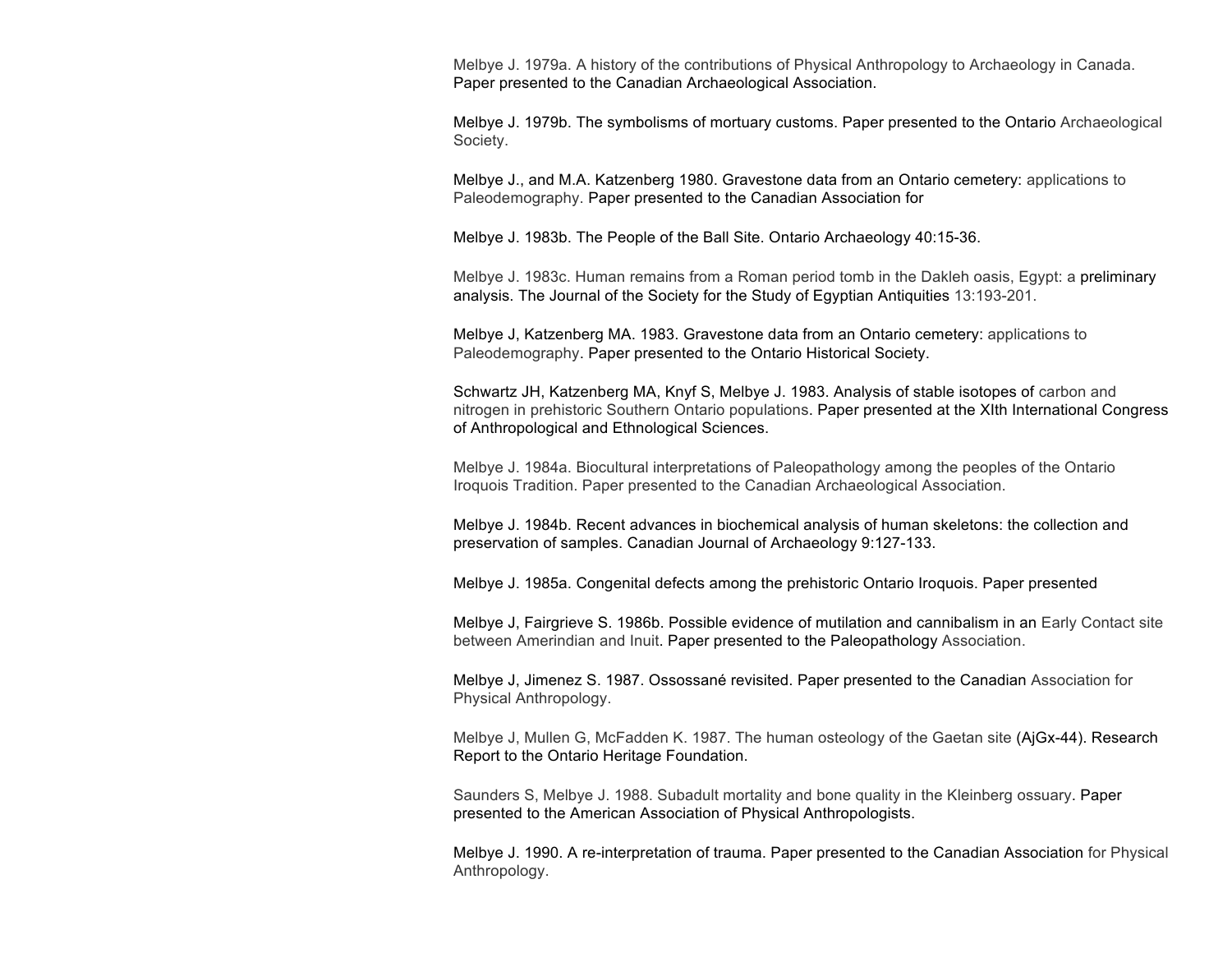Saunders S,Melbye J. 1990. Subadult mortality and skeletal Iindicators of health in Late Woodland Ontario Iroquois. Canadian Journal of Archaeology 14:61-74.

Melbye J. 1993a. The skeletal biology of the Dorset Paleo-Eskimo: a contribution to Northern Newfoundland. Paper presented to the Canadian Association for Physical Anthropology.

Melbye J. 1993b. Forensic Anthropology: the application of science to criminal investigation. Paper presented to Canadian Perspectives.

Melbye J, Jimenez S. 1993. The integration of the metal detector with standard archaeological recovery. Paper presented to the American Academy of Forensic Sciences.

Melbye J, Meiklejohn C. 1993. The history of Physical Anthropology and the development of evolutionary thought in Canada. Foundation for Different Approaches to the Study of Human Evolution: Prague

Melbye J, and S. Fairgrieve S. 1994. A massacre and possible cannibalism in the Canadian Arctic: new evidence from the Saunaktuk site. Arctic Anthropology 31:55-77.

Melbye J, Jimenez S. 1994. The butcher of Glouchester Street. Paper presented at the Midwest Bioarchaeology Conference.

Melbye J. 1995a. The occult in Southern Ontario: a witch hunt? Paper presented to the Canadian Society of Forensic Sciences.

Melbye J. 1995b. Education and experience in Forensic Anthropology: what is needed?

Melbye J. 1996c. Forensic Anthropology, is it really Anthropology? Paper presented to the Canadian Association for Physical Anthropologists.

Melbye J. 1997. Death on the Danforth. Paper presented to the American Academy of Forensic Sciences.

Melbye J, Jimenez S. 1997. Chain of custody from the field to the courtroom. In Forensic taphonomy: the post-mortem fate of human remains, edited by W.D. Haglund and M.H. Sorg. CRC Press. pp.65-75.

Melbye J. 1998. Forensic science: a new academic discipline. Paper presented at Canadian Perspectives.

Melbye J, Chiasson D, Wood, Blenkinsop B. 1999) Death on the Danforth.In Forensic osteological analysis: a book of case studies, edited by S. I. Fairgrieve, C.C. Thomas. pp.89-106.

#### **Additional References**